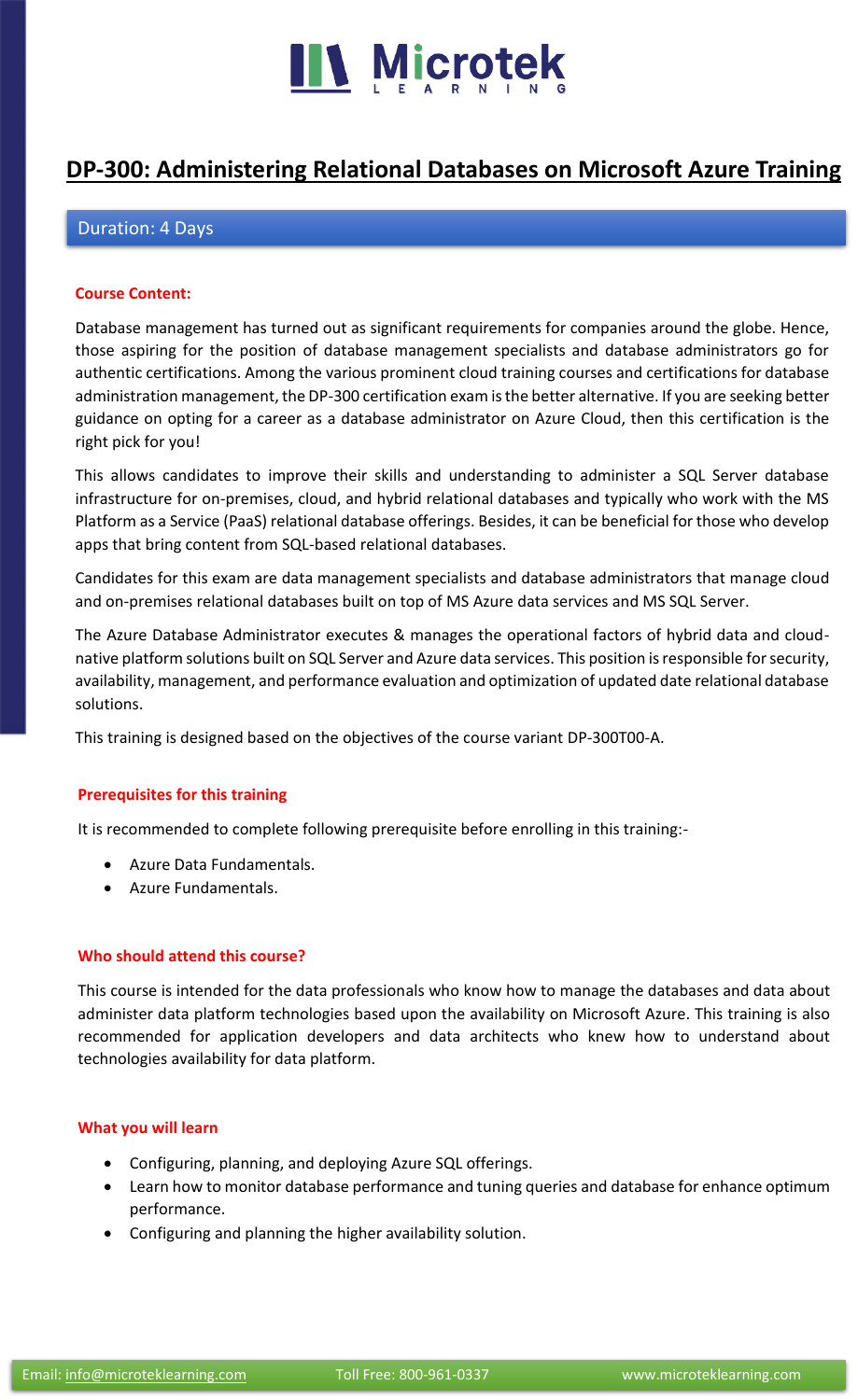

# **Curriculum**

# **Module 1: The Role of the Azure Database Administrator**

This module explores the role of a database administrator in the world of Azure. It also provides some foundational information relevant to the overall content. This includes a review of the various SQL Serverbased options (SQL Server in a VM, Managed Instances, and Azure SQL Database.) Students will learn why compatibility level is a crucial concept when working with SQL databases in Azure. Students are also introduced to other database platforms available on Azure in addition to those based on SQL Server, in particular PostgreSQL and MySQL

# **Lesson**

- Azure Data Platform Roles
- Azure Database Platforms and Options
- SQL Server Compatibility Levels
- Azure Preview Features

# **Lab:** Using the Azure Portal and SQL Server Management Studio

- Provision a SQL Server on an Azure Virtual Machine
- Connect to SQL Server and Restore a Backup

After completing this module, students will:

- Understand the role of Azure Database Administrator as it fits in with other data platform roles
- Be able to describe the key differences between the SQL Server-based database op
- Be able to describe the difference between versions and compatibility levels
- Know how to enable and disable preview features

# **Module 2: Plan and Implement Data Platform Resources**

This module introduces methods for deploying data platform resources in Azure. You will learn about options for both upgrading and migrating existing SQL databases to Azure. You will learn how to set up Azure resources to host SQL Server on a Virtual Machine, a Managed Instance, Azure SQL Database and either PostgreSQL or MySQL. You will learn how to determine which options are best based on specific requirements including the High Availability and Disaster Recovery (HADR) needs. They will learn to calculate resource requirements and create templates for their deployments.

# **Lesson**

- Deploying SQL Server using IaaS
- Deploying SQL Server using PaaS
- Deploying Open-Source Database Solutions on Azure

# **Lab:** Deploying Azure SQL Database

- Deploy a VM using an ARM template
- Configure resources needed prior to creating a database
- Deploy an Azure SQL Database
- Register the Azure SQL Database instance in Azure Data Studio and validate connectivity
- Deploy PostgreSQL or MySQL using a client tool to validate connectivity

After completing this module, students will:

- Deploy resources using manual methods
- Recommend an appropriate database offering based on requirements
- Configure database resources
- Evaluate and implement a strategy for moving a database to Azure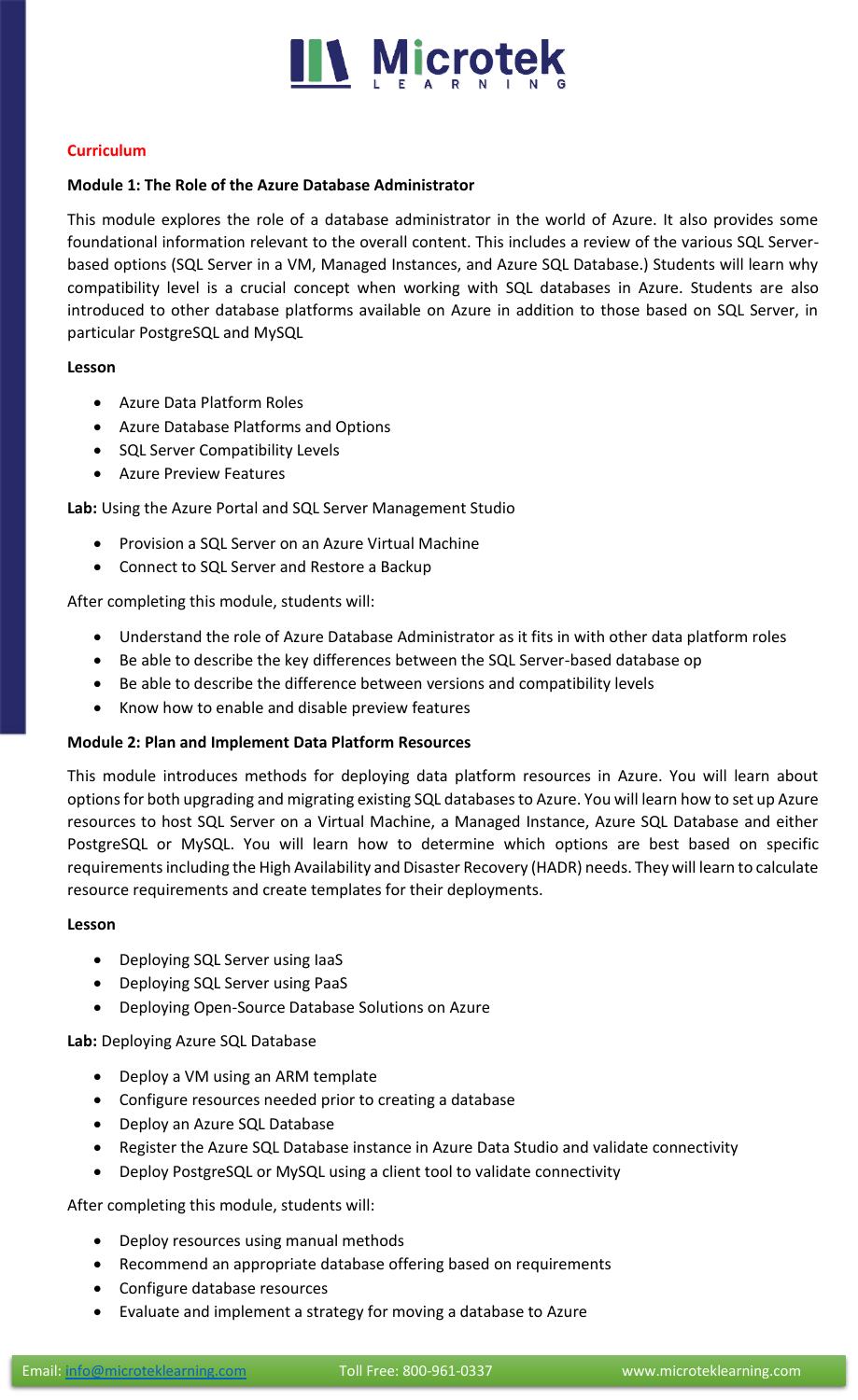

# **Module 3: Implement a Secure Environment**

This module explores the practices of securing your SQL Server Database as well as an Azure SQL database. This includes a review of the various SQL Server-based options as well as the various Azure options for securing Azure SQL Database as well as the databases with reside within Azure SQL Database. Students will lean why security is crucial when working with databases. Students are also introduced to other database platforms available on Azure in addition to those based on SQL Server azure Database for MariaDB/MySQL/PostgreSQL

### **Lesson**

- Configure Database Authentication
- Configure Database Authorization
- Implement Security for Data at Rest
- Implement Security for Data in Transit
- Implement Compliance Controls for Sensitive Data

# **Lab:** Implement a Secure Environment

- Configure a server-based firewall rule using the Azure Portal
- Authorize Access to Azure SQL Database with Azure Active Directory
- Enable Advanced Data Security and Data Classification
- Manage access to database objects

After completing this module, students will:

- Understand the differences between Windows, SQL Server, and Azure Active Directory Authentication
- Describe and configure both data-at-rest encryption solutions as well as data-in-transit encryption
- Implement a data sensitivity solution

# **Module 4: Monitor and Optimize Operational Resources**

This module will teach you about resource optimization for your databases created using either IaaS or PaaS services. The module also covers monitoring server and hardware resources. It will familiarize you with the various tools available for monitoring performance and establishing a baseline. You will learn how to interpret performance metrics for the most critical resources. You will also learn how to troubleshoot database performance using Azure SQL Database Intelligent Insights.

# **Lesson**

- Baselines and Performance Monitoring
- Major Causes of Performance Issues
- Configuring Resources for Optimal Performance
- User Database Configuration
- Performance-related Maintenance Tasks

**Lab:** Monitor and Optimize Resources

- Isolate CPU Problems
- Use Query Store observe blocking problems
- Detect and correct fragmentation issues

After completing this module, students will:

- Monitor activity and compare to a baseline
- Define maintenance tasks related to performance
- Identify major causes of performance problems
- Configure resources for optimal performance
- Configure a user database for optimal performance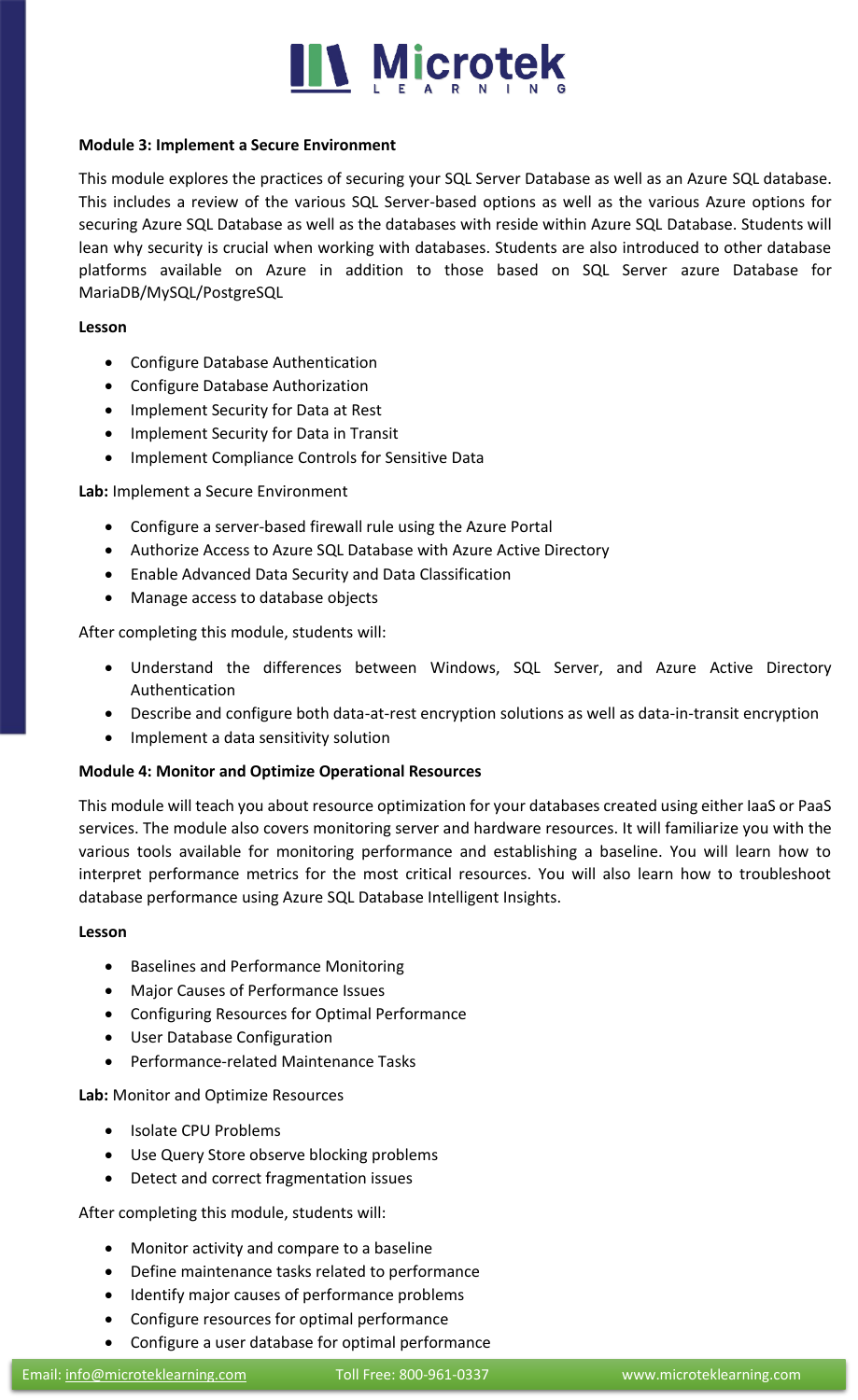

# **Module 5: Optimize Query Performance**

Query execution plans are potentially the most important aspect of database performance. Improving bad plans is certainly an area where a small amount of effort can bring huge improvements. While hardware issues can limit query performance, improving hardware usually yields performance improvements in the 10-20% range, at most. More commonly database administrators encounter queries that are not optimized, have stale or missing statistics, have missing indexes, or poor database design choices that lead to the database engine doing more work than is necessary to return results for a given query. Improving the plans can sometimes yield performance improvements in the 100-200% range or even more, meaning that after improving a plan with better indexes or statistics, a query could run twice or three times as fast! This module provides details on how to analyze individual query performance and determine where improvements can be made.

# **Lesson**

- Understanding SQL Server Query Plans
- Explore Performance-based Database Design
- Evaluate Performance Improvements

# **Lab:** Query Performance Troubleshooting

- Identify issues with database design AdventureWorks2017
- Isolate problem areas in poorly performing queries in AdventureWorks2017
- Use Query Store to detect and handle regression in AdventureWorks2017
- Use query hints to impact performance in AdventureWorks2017

After completing this module, students will:

- Analyze query plans and identify problem areas
- Evaluate potential query improvements
- Review table and index design
- Determine whether query or design changes have had a positive effect

# **Module 6: Automation of Tasks**

A common goal for database administrators in many environments is to automate as many of their repetitive tasks. This can be as simple as using scripting to automate a backup process, and as complex as building a fully automated alerting system. This module provides details of automating tasks to simplify the DBA's job. Methods include scheduling tasks for regular maintenance jobs, as well as multi-instance administration and configuration of notifications for task success or failure or non-completion.

# **Lesson**

- Setting up Automatic Deployment
- Defining Scheduled Tasks
- Configuring Extended Events
- Managing Azure PaaS Resources Using Automated Methods

# **Lab:** Automating Tasks

- Deploy an Azure template from a Quickstart template on GitHub
- Configure notifications based on performance metrics
- Deploy an Azure Automation Runbook (or elastic job) to rebuild indexes on an Azure SQL Database

After completing this module, students will:

- Deploy resources using automated deployment scripts
- Create scheduled tasks
- Create notifications and alerts
- Configure automation for PaaS services